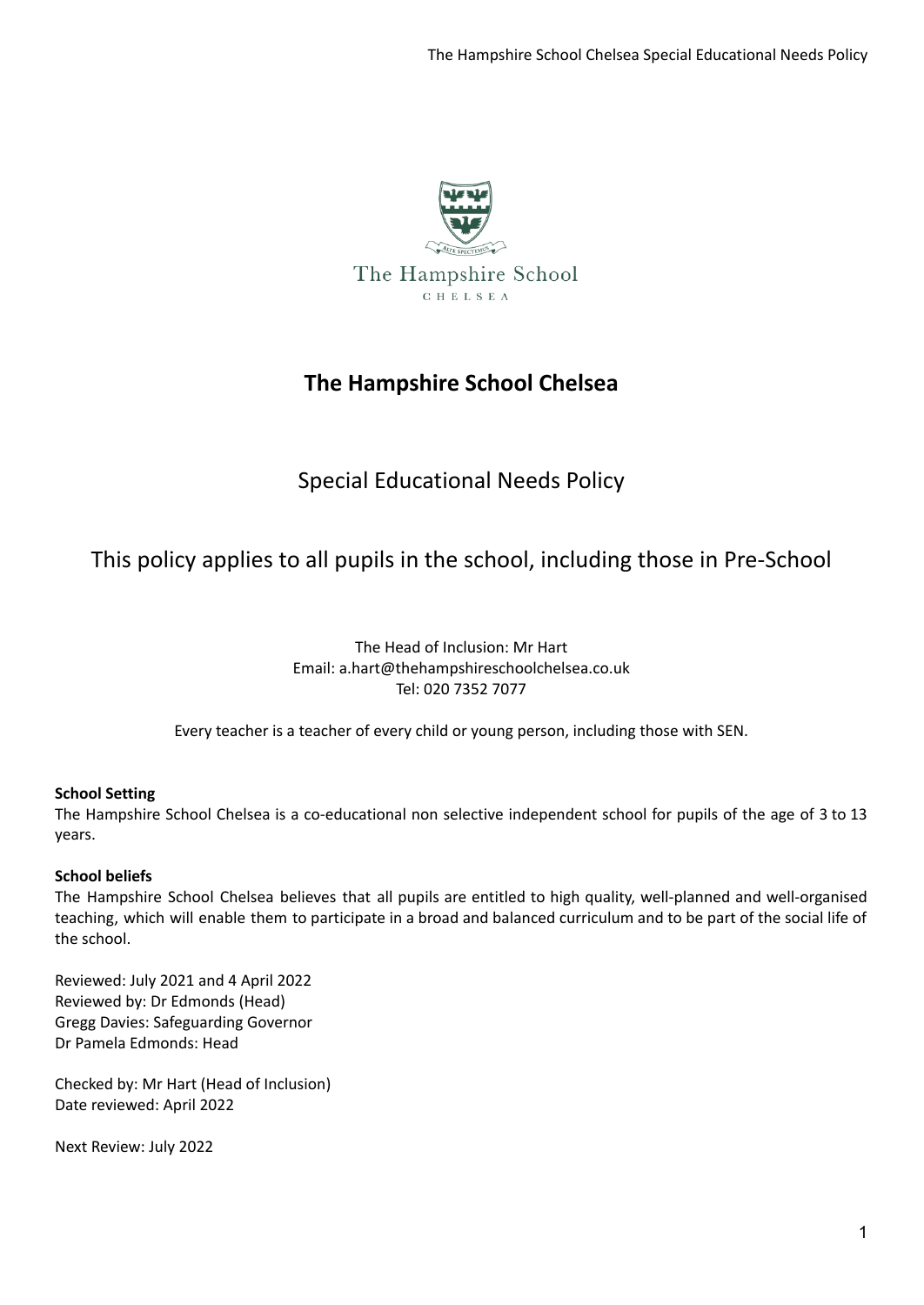# **Contents**

| Compliance                                                                   | 3  |
|------------------------------------------------------------------------------|----|
| <b>Special Educational Provision</b>                                         | 3  |
| Aims and Objectives                                                          | 4  |
| Whole School Graduated Approach to SEN Support                               | 4  |
| Raising a Concern and Referral - Procedure - see flow chart - Appendix 3     | 5  |
| Storage and Managing Information                                             | 5  |
| The Role of Head of Inclusion at The Hampshire School Chelsea                | 5  |
| <b>Training and Resources</b>                                                | 6  |
| <b>Support Services</b>                                                      | 6  |
| Valuing Communication with Parents - the Partnership                         | 6  |
| Considering the Pupil's Views and Opinions                                   | 7  |
| Provision for pupils with EHC Plans                                          | 7  |
| Pupils with English as an Additional Language                                | 8  |
| <b>Other Considerations</b>                                                  | 9  |
| <b>Disability Discrimination Act</b>                                         | 9  |
| <b>Pupils with Medical Conditions</b>                                        | 9  |
| Admissions                                                                   | 9  |
| Monitoring progress and Evaluating Success                                   | 9  |
| Accessibility including the Physical Environment                             | 9  |
| <b>Physical Environment</b>                                                  | 10 |
| Procedures for Resolving Complaints about SEND Provision                     | 10 |
| <b>Bullying</b>                                                              | 10 |
| Criteria for Exiting the SEND Register/Record                                | 10 |
| Appendix 1 Broad areas of need as set out in the SEND Code of Practice 2014: | 11 |
| Appendix 2 Guidance                                                          | 13 |
| Appendix 3 Raising a Concern and Referral Procedure                          | 14 |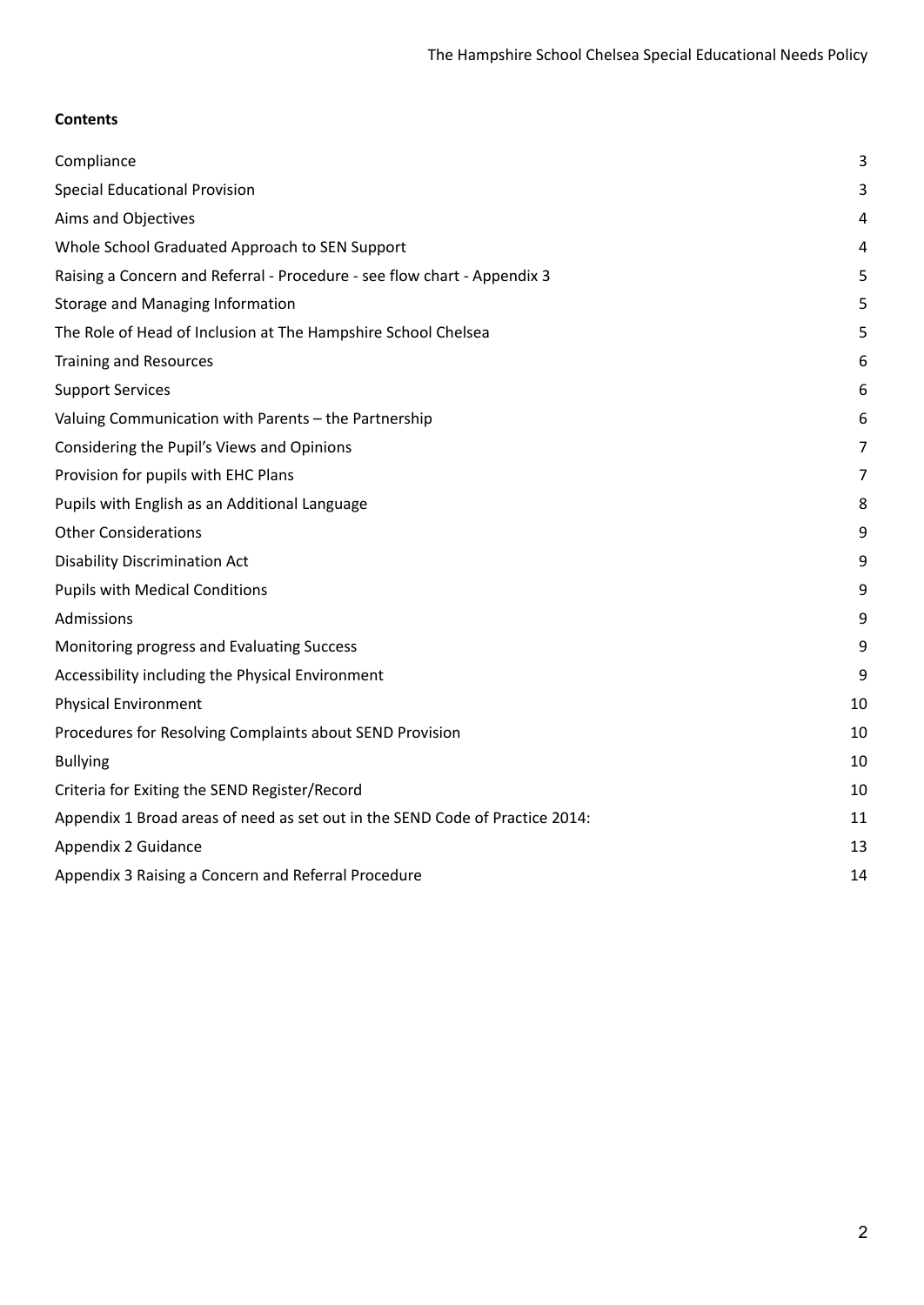## **Special Educational Needs Policy**

## <span id="page-2-0"></span>**Compliance**

This policy complies with the statutory requirement laid out in the SEND Code of Practice  $0 - 25$  (2014) and has been written with reference to the following guidance and documents:

- DfE guidance on supporting SEND during Covid-19 https://www.gov.uk/government/publications/supporting-send
- Equality Act 2010: advice for schools DfE Feb 2013
- $\bullet$  SEND Code of Practice  $0 25$  (2014)
- Schools SEN Information Report Regulations (2014)
- Statutory Guidance on Supporting pupils at school with medical conditions April 2014
- The National Curriculum in England Key Stage 1 and 2 framework document Sept 2013
- Safeguarding Policy
- Accessibility Plan
- Teachers Standards 2012

The Equality Act (2010) sets out the legal obligations that schools and early years providers have towards disabled children. In line with this act, we are committed to not directly, or indirectly discriminate against, harass or victimise disabled children. We will make reasonable adjustments to ensure that disabled children are not at a substantial disadvantage compared with peers.

We are aware of the non-statutory documents Mental health and behaviour in schools (March 2015) and Counselling in schools: a blueprint for the future (March 2015) and are considering guidance found in these in order to support children who suffer from, or are at risk of developing mental health problems.

This policy was co-produced by the School's Head of Inclusion in liaison with the Senior Leadership Team, Safeguarding Governor, staff and parent body in the spirit of current reform.

## <span id="page-2-1"></span>**Special Educational Provision**

The Equality Act 2010 retains the previous definition of disability:

'A physical or mental impairment which has substantial and long term adverse impact on a person's ability to carry out normal everyday activities'.

This has some overlap with the definition of 'special educational needs' in the Children and Families Act 2014 (which includes pupils with significantly greater difficulty in learning than the majority of children of his/her age, or a disability which means that a pupil cannot make full use of the general educational facilities provided for pupils of their age in mainstream state schools) but not all pupils are disabled by their SEN and vice versa.

At The Hampshire School Chelsea, we endeavour to secure special educational provision for pupils for whom this is required, that is **'***additional to and different from'* that provided within the differentiated curriculum to better respond to the four areas of need identified in the new Code of Practice:

- Communication and interaction
- Cognition and learning
- Social, mental and emotional health
- Sensory/physical (New Code of Practice September 2014) (See Appendices for definitions)

At The Hampshire School Chelsea, we believe that a pupil has special educational needs if: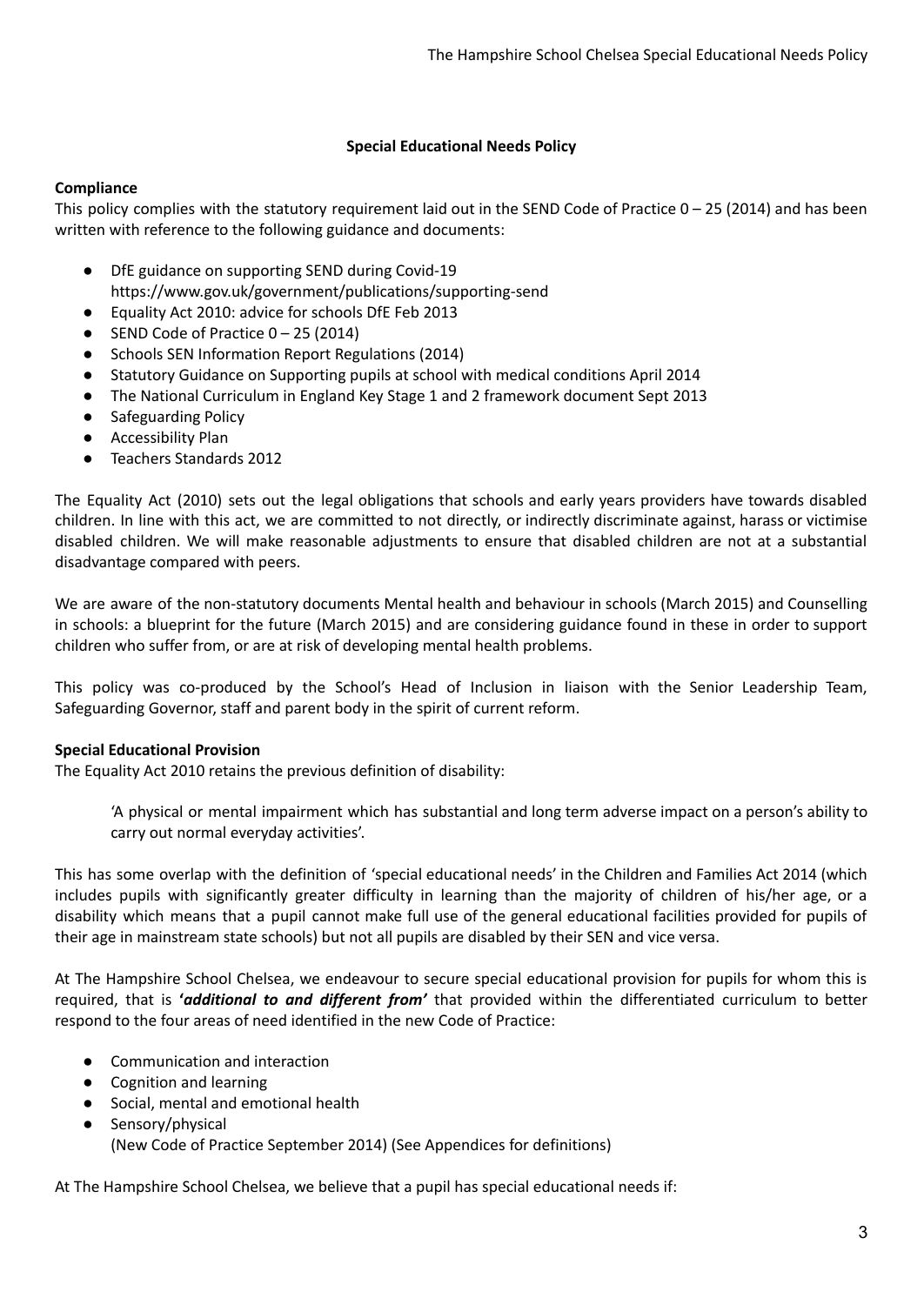- He or she has a learning difficulty or disability which calls for special educational provision to be made.
- A learning difficulty or disability is a significantly greater difficulty in learning than the majority of others of the same age.

The Hampshire School Chelsea recognises that high achieving children are recognised as having a 'special educational need' and provision will be made to meet these needs. (See the Able, Gifted and Talented Policy).

## <span id="page-3-0"></span>**Aims and Objectives**

At The Hampshire School Chelsea, we aim:

- To identify and provide for pupils who have SEND and additional needs.
- To work within the guidance provided in the SEND Code of Practice, 2014.
- To operate a "whole pupil, whole school" approach to the management and provision of support for special educational needs.
- To provide a Special Educational Needs Co-ordinator (Head of Inclusion) who will work with the SEN Inclusion Policy.
- To provide support and advice for all staff working with special educational needs pupils.
- To create an environment that meets the special educational needs of each child to engage in activities alongside pupils who do not have SEND.
- To request, monitor and respond to parents/carers and pupil's views in order to evidence high levels of confidence and partnership.
- To make clear the expectations of all partners in the process.
- To ensure a high level of staff expertise to meet pupil need, through well targeted continuing professional development.
- To ensure support for pupils with medical conditions full inclusion in all school activities by ensuring consultation with health and social care professionals.
- To identify the roles and responsibilities of all staff in providing for children's special educational needs through reasonable adjustments to enable all children to have full access to all elements of the school curriculum.
- To work in cooperation and productive partnerships with the Local Education Authority and other outside agencies, to ensure there is a multi-professional approach to meeting the needs of all vulnerable learners.

## <span id="page-3-1"></span>**Whole School Graduated Approach to SEN Support**

The Hampshire School Chelsea takes a whole school approach to the provision for pupils with SEN through assessing, planning, delivering, reviewing and recording of information, to ensure that all children achieve their potential.

## 1. **Identification of Needs**

At The Hampshire School Chelsea, it is the role of the class teacher in the first instance, to identify any pupil, in consultation with the Head of Inclusion (SENCo), who may have SEND.

'Slow progress and low attainment do not necessarily mean the child has SEN. The class teacher working with the *SENCo should assess whether the child has SEN*'. SEND code of practice 0-25 (2014).

Before identifying a child as needing SEN support the class teacher and Deputy Head Academic with the Head of Inclusion's support will establish a clear analysis of the pupils needs.

## 2. **Analysis of Needs**

Ongoing processes of **formative and summative assessment** is an integral part of the teaching and learning process at The Hampshire School Chelsea providing information useful to the pupil, the teacher and the parents. It demonstrates what has been learned, identifies successes and gaps in learning and should identify what the next learning stage should be. It also provides valuable information about how the curriculum could be suitably adapted and which methodologies should be adopted to meet individual needs. Where current rates of progress for individual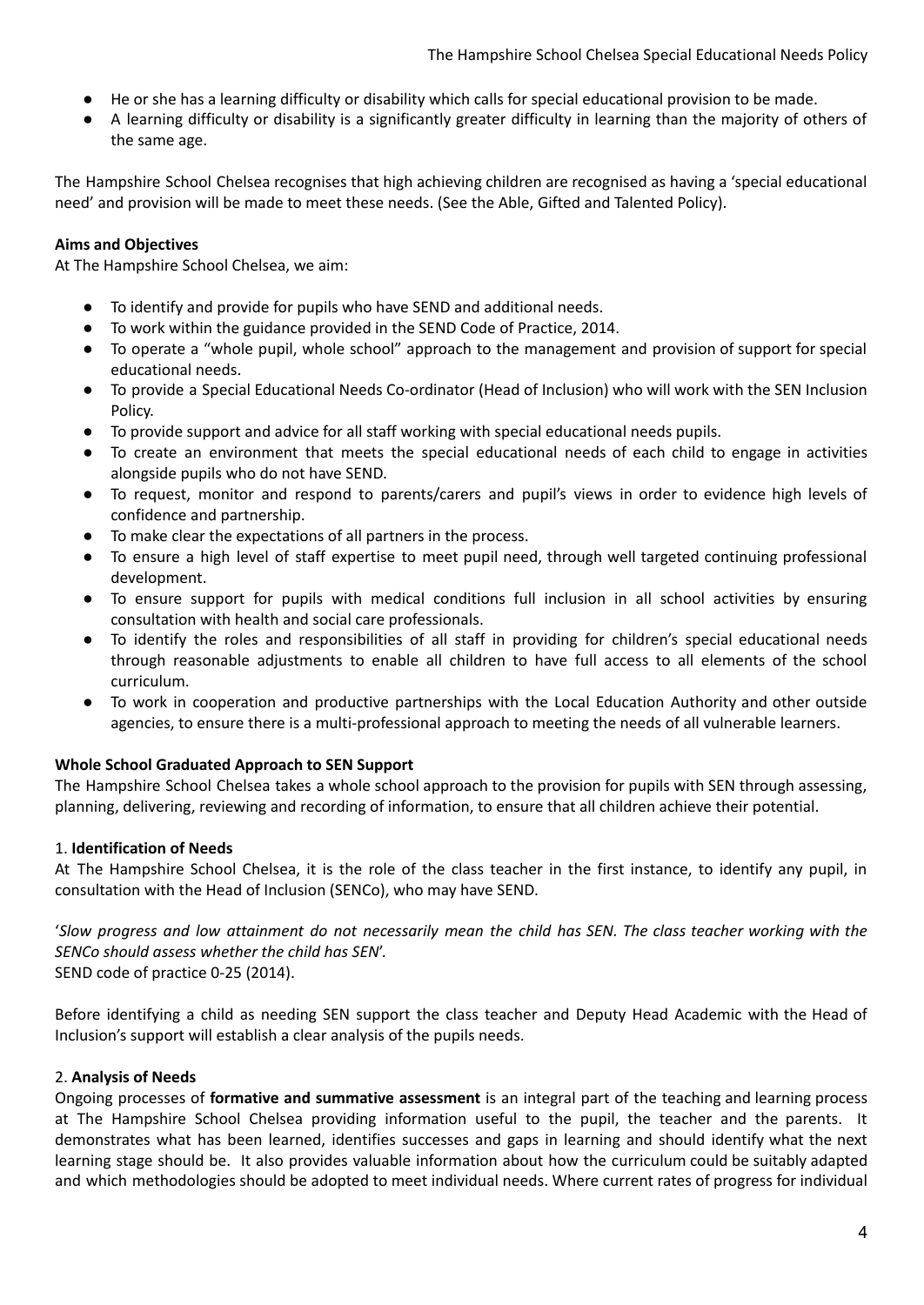pupils are inadequate (see appendices for definition), arrangements for appropriate screening and support will be made through the school's graduated approach to SEN.

#### <span id="page-4-0"></span>**Raising a Concern and Referral - Procedure - see flow chart - Appendix 3**

- **Assess:** The class or subject teacher, working with the Head of Inclusion, will carry out a clear analysis of the pupil's needs.
- **Plan:** In consultation with the Deputy Head Academic, parent and pupil, agree the adjustments, interventions and support to be put in place as well as the expected impact on progress, development or behaviour, along with a review date.
- **Do:** The class or subject teacher remains responsible for working with the pupil. The Head of Inclusion will support the main class/subject teacher in the further assessment of the pupil's particular strengths and weaknesses, in problem solving and advising on the implementation of support.
- **Review:** The effectiveness of the support and interventions and their impact on the pupil's progress is reviewed at termly pupil progress meetings; the impact and quality of the support and interventions is evaluated, by the Head of Inclusion in consultation with the Deputy Head Academic along with the views of the pupil and their parents; the support is revised in light of the pupil's progress and development in consultation with the pupil and parents. The above process will assist the Head of Inclusion in determining whether a child should be entered on the SEND Register.

**Identifying behaviour as a need is not an acceptable way of describing SEND**. Any concerns relating to a pupil's behaviour will be described as an underlying response to a need which we will be able to recognise and identify clearly. (See Bullying Policy).

#### <span id="page-4-1"></span>**Storage and Managing Information**

The school will continue to use ISAMS to record all SEND information as well as the pupil's *Learning Passports* which detail the needs identified, and the strategies and steps taken to meet the needs of individual pupils. The Head of Inclusion is responsible for ensuring that records are kept on the school's intranet and available when needed. These records are available to share with parents at the termly progress meetings. The Hampshire School Chelsea acknowledges that the *Learning Passports* are working documents and can be updated to accommodate the needs of a child ensuring that all parties are informed if changes are made prior to the termly review.

*Learning Passports* list targets that are

- CSMART challenging; specific; measurable; achievable; realistic; time-bound.
- Only three or four in number
- Relate to the area of need for the child: communication, English, Maths, behaviour and social skills.

All staff members have access to individual information via the school system. Paper copies of completed support plans are collated by the Head of Inclusion.

#### **SEND Register and Educational Reports**

The SEND register is managed by the Head of Inclusion and is available for reference from the Head of Inclusion and is available to all staff on the school network.

Reports written by other professionals are stored securely by the Head of Inclusion**.** The Head of Inclusion will ensure that all staff are familiar with the SEND Register, any Educational Psychologist reports and the identified strategies for learning in relation to the pupils they teach.

#### <span id="page-4-2"></span>**The Role of Head of Inclusion at The Hampshire School Chelsea**

Responsibilities include:

- Compiling and managing the SEND Register.
- Overseeing the day-to-day operation of the school's SEND policy.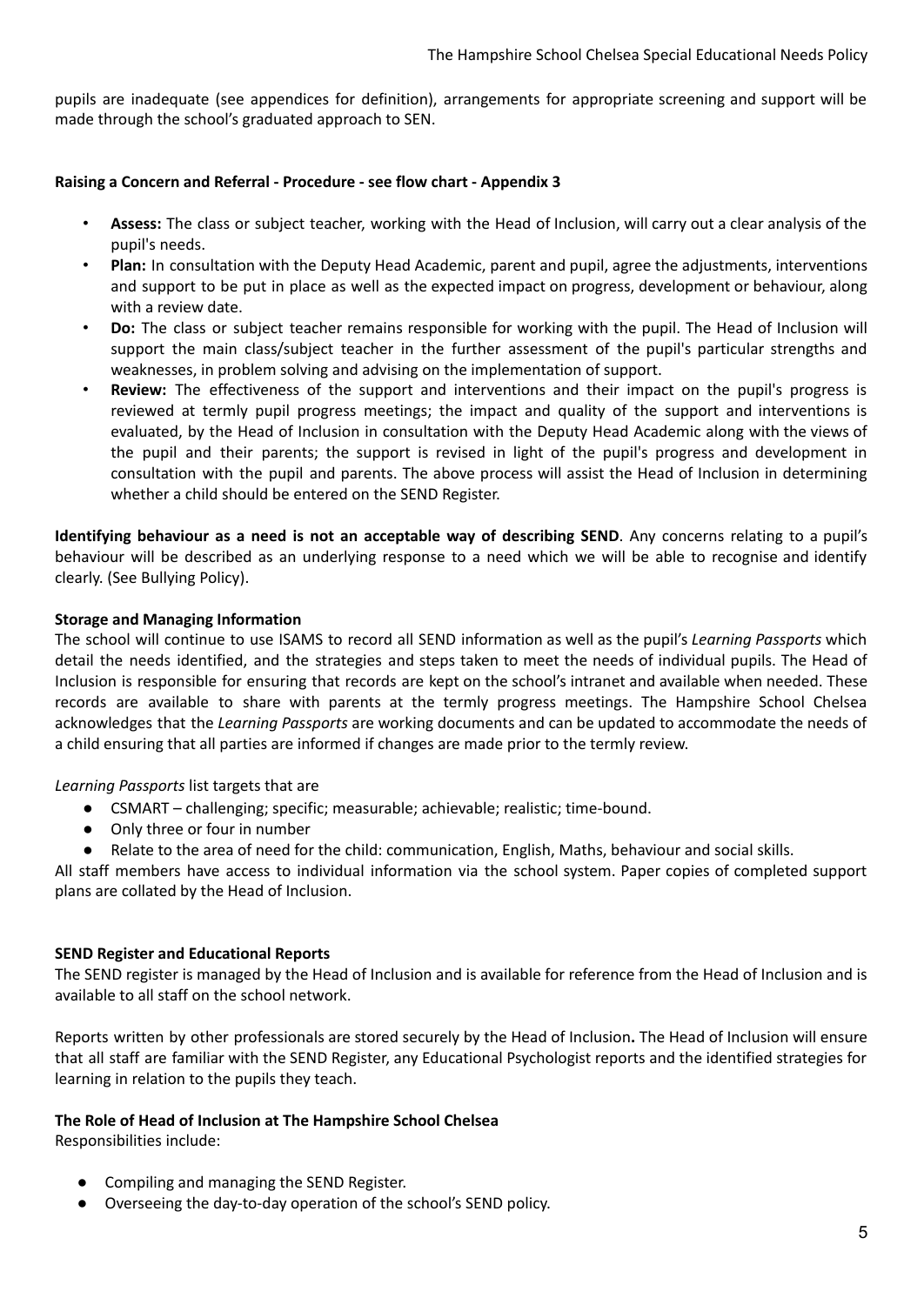- Complying with the school's Raising a Concern and Referral Procedure (Appendix 3) which details the process from identification of pupils with SEND through to implementation of individual pupil interventions.
- Co-ordinating provision for pupils with SEND, (including those with an EHC plan or statement, as detailed in the section below).
- Overseeing the records of all pupils with SEND.
- Developing effective ways of overcoming barriers to learning.
- Ensuring that Learning Passports are produced, completed and reviewed each term.
- Reading / summarising / disseminating information regarding educational reports.
- **●** Liaising with teaching staff.
- **●** Liaising with secondary educational establishments to discuss transition.
- **●** Advising / liaising /managing the deployment of Teaching Assistants (TAs) in liaison with the class teachers.
- Screening visiting pupils, reviewing the identification procedure, monitoring progress and record keeping.
- Organising / attending review meetings.
- Liaising with external agencies.
- Managing and developing the effective use of the school's resources.
- Identifying, order and utilise the resources available from other agencies.
- Contributing to the development of curriculum policies to ensure that the provision for pupils with SEND is considered.
- Supporting and advising teachers in planning appropriate programmes of work.
- Analysing data, monitoring progress and providing additional support to SEND pupils working in class.
- Continuing CPD.
- Liaising, advising and supporting parents of pupils with SEND.
- In consultation with the SLT review the quality of teaching including contributing to, and supporting teachers' understanding of strategies to identify and support pupils with SEND, through appropriate training.

## <span id="page-5-0"></span>**Training and Resources**

The Head of Inclusion has a designated budget. Individual pupil specialised support is charged to parents. Through the appraisal system, the training needs of staff are identified, and CPD planned.

In order to maintain and develop the quality of teaching and provision to respond to the strengths and needs of all pupils, all staff are encouraged to undertake training and development. All teachers and support staff undertake induction on taking up a post and this includes a meeting with the Head of Inclusion to explain the systems and structures in place around the school's provision and practice and to discuss the needs of individual pupils.

The Head of Inclusion regularly attends Bellevue SENCo network meetings, and maintains her own professional qualifications, in order to keep up to date with local and national updates in SEND.

## <span id="page-5-1"></span>**Support Services**

Support Services are welcomed to support a child with SEND, if the child:

- Continues to make little or no progress in specific areas over a long period.
- Continues working at national curriculum levels substantially below that expected of children of a similar age.
- Continues to have difficulty in developing literacy and mathematical skills.
- Has emotional or behavioural difficulties which regularly and substantially interfere with the child's own learning or that of the class group.
- Has sensory or physical needs and requires additional specialist equipment or regular advice or visits by a specialist service.
- Has ongoing communication or interaction difficulties that impede the development of social relationships and cause substantial barriers to learning.
- Despite having received intervention, the child continues to fall behind the level of the peer group.

## <span id="page-5-2"></span>**Valuing Communication with Parents – the Partnership**

The Hampshire School Chelsea welcomes parental involvement and seek to gain as much information as possible about the child from the parents/carers; all staff read any paperwork submitted. All discussions are dealt with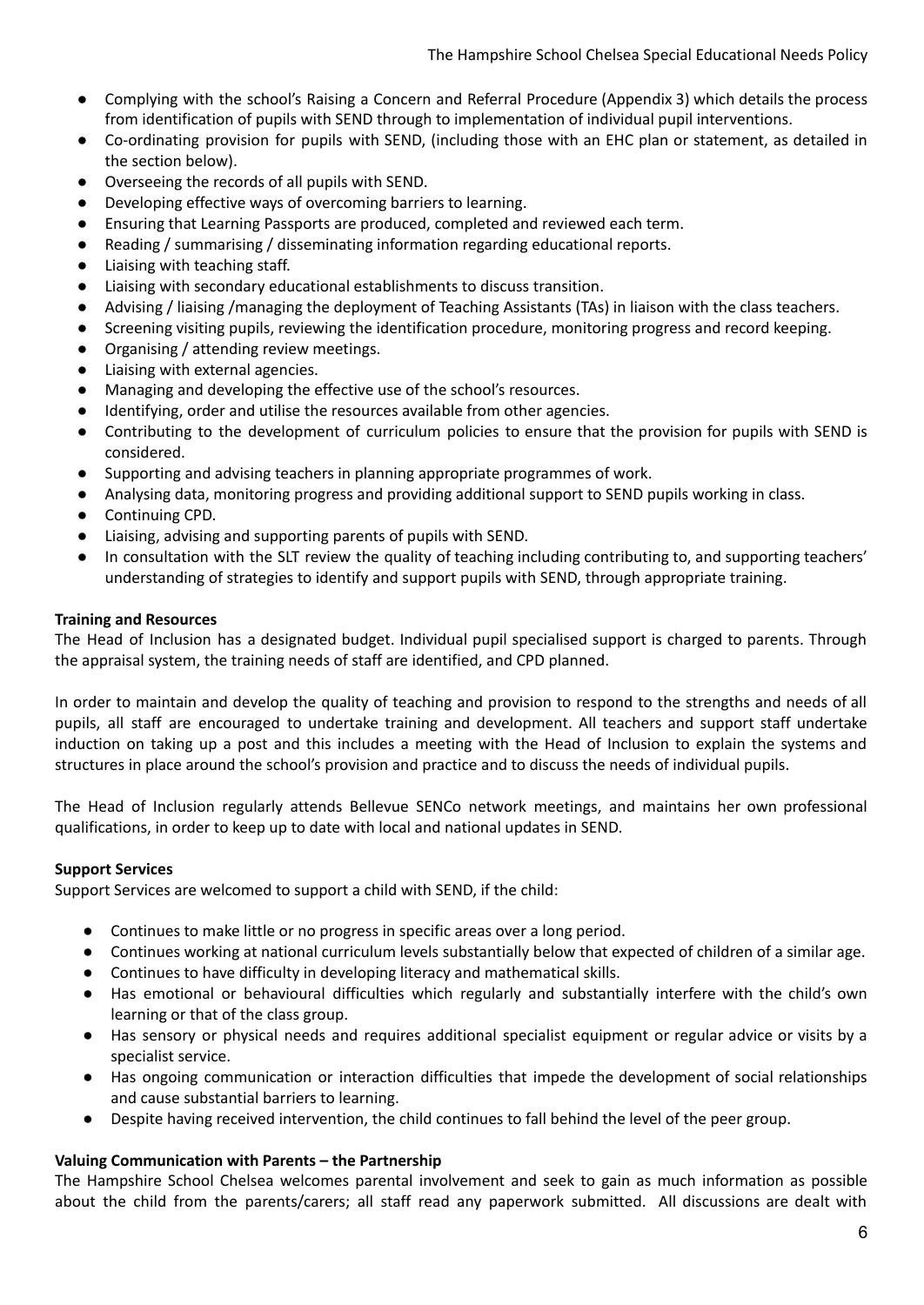confidentially and in a sensitive manner. In partnership with parents, pupils with special educational needs will be encouraged to contribute to the assessment of their needs, the review and the transition process.

At all stages of the SEND process, the school keeps parents fully informed and involved at all stages. We encourage parents to make an active contribution to their pupil's education and hold regular meetings to share progress in addition to regular parent/pupil achievement meetings.

A record is kept of any communication with parents, and all notes and action plans arising from these meetings are kept in a secure place in order to maintain confidentiality.

#### **Arrangements for learning support and SEND pupils changing schools or leaving school**

In consultation with parents, the Head of Inclusion will notify the receiving school about a pupil's learning support or SEND records, including the provision that has been made and targets met.

#### <span id="page-6-0"></span>**Considering the Pupil's Views and Opinions**

At The Hampshire School Chelsea, the pupil's views will be sought whenever possible, by asking, listening and observing the pupil's reaction to activities and resources. A judgement is made and discussed with colleagues and parents. Though we accept that a pupil's perceptions and experiences can be invaluable, as a school, we recognise that this may not always be easy and may need to consult parents and other colleagues for further information.

#### <span id="page-6-1"></span>**Provision for pupils with EHC Plans**

In accordance with the school's Admissions Policy, the School admits children who will benefit from the education offered and who will contribute to and benefit from the ethos and activities of our school community. In respect of an application for a place for a pupil with SEND, including a pupil with an EHC plan or special needs statement, the school will have regard to these criteria and also to whether, given its limited facilities for pupils with SEND, the school can make reasonable adjustments to cater adequately for such a pupil. Similarly, the school will not refuse admission for a child with SEND on the grounds that he or she does not have an EHC plan, but will make a judgement with regard to the criteria above and whether appropriate reasonable adjustments can be made. This may include supporting parents in the application for a statutory assessment for an EHC plan.

The school acknowledges its responsibility, within the bounds of reasonable adjustment, to identify, assess and make appropriate provision for children with SEND, whether or not they have an EHC plan. Accordingly, where assessment determines that a pupil's individual needs may be best served by a statutory assessment for an EHC plan, the Head of Inclusion will inform parents and will assist them in the necessary preparations and application for such an assessment. The school will meet its duty to respond to any request from the local authority for information relating to a statutory assessment, within 6 weeks of receipt.

Where a pupil at the school has an EHC plan or statement, the school will ensure:

- Co-operation with the local authority in undertaking the annual review of the plan, including the presentation of relevant information on the evaluation of learning and progress. Any advice and information gathered will be sent to all those invited to an annual review meeting at least two weeks prior to the meeting. The school will prepare and send a report of the meeting to everyone invited within two weeks of the meeting and will enable the local authority to undertake a review of a pupil's EHC plan at least 7 months before transfer to another phase of education.
- Co-ordination by the Head of Inclusion of the specific provision made to support individual children who have EHC plans, together with the monitoring and review of its efficacy.
- Facilitation by the Head of Inclusion of additional staff training as required to meet the terms of the plan.
- Provision of information by the Head of Inclusion to ensure that all those teaching or working with a child named in an EHC plan, are aware of the pupil's needs and the arrangements in place in to meet them.
- Co-operation, as appropriate, with health and social care providers to meet the terms of the plan.
- Preparation, where a pupil wholly or partly funded by a local authority is registered at the school, of an annual account of income received and expenditure incurred by the school in respect of that pupil, for the local authority and, on request, the Secretary of State.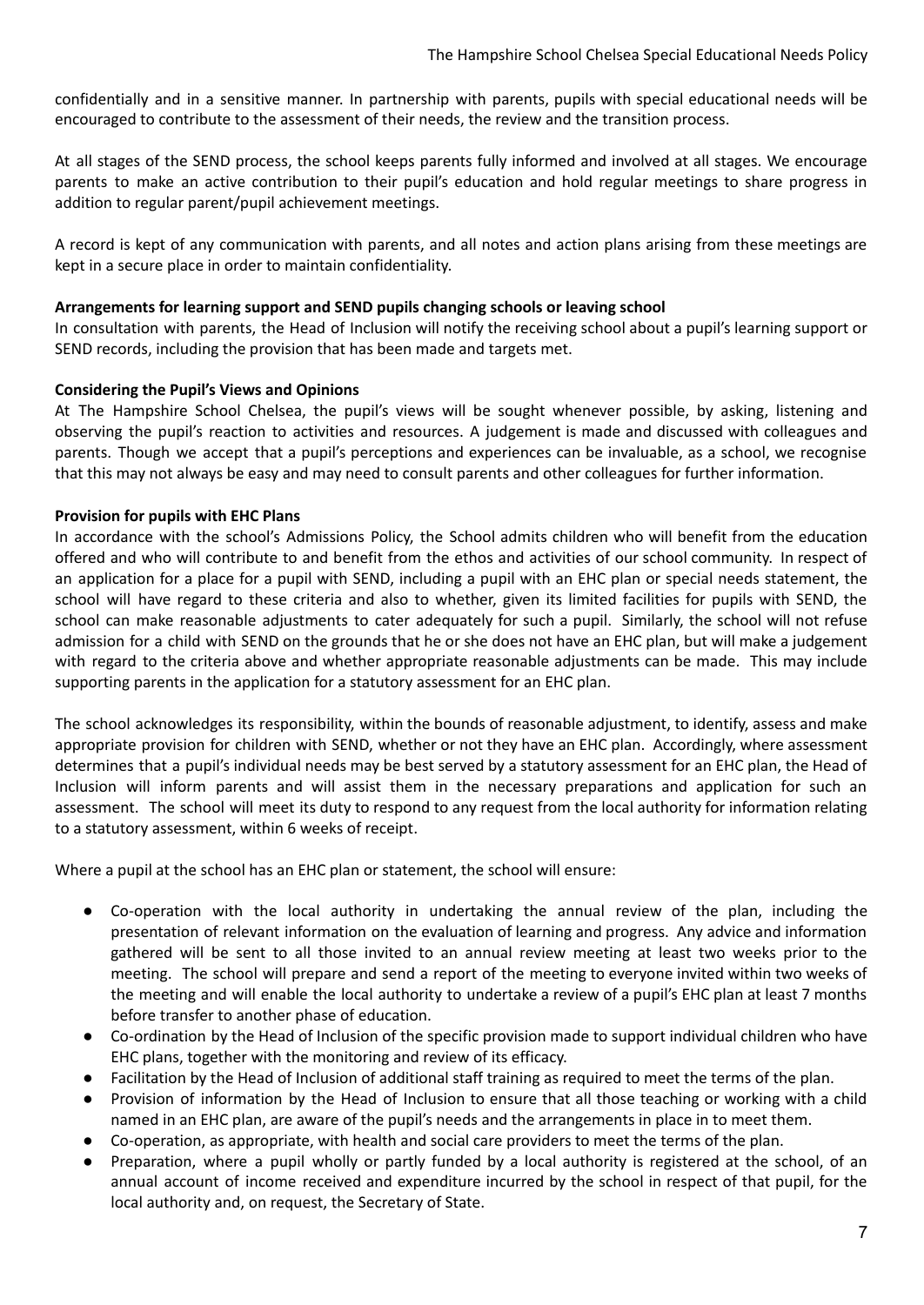Through its evaluation procedures, the school will seek to identify improvements in outcomes. This will include, as appropriate, consultation with pupils and their parents, taking into account:

- Prevention.
- Early identification/recognition.
- How pupils and their families will be able to access services.
- How transitions between life stages and settings will be managed, including from Pre-school to primary education.
- How provision and support services will enable pupils to prepare for their future adult life.

## **Confidentiality**

The school will not disclose any EHC plan without the consent of the pupil's parents with the exception of disclosure:

- To the SEN and Disability Tribunal when parents appeal and to the Secretary of State if a complaint is made under the Education Act 1996.
- On the order of any court for the purpose of any criminal proceedings.
- For the purposes of investigations of maladministration under the Local Government Act 1974.
- To enable any authority to perform duties arising from the Disabled Persons (Services, Consultation and Representation) Act 1986 or from the Children Act relating to safeguarding and promoting the welfare of children.
- To ISI or Ofsted inspection teams as part of their inspections of schools and local authorities.
- To the Head (or equivalent position) of the institution at which the pupil is intending to start secondary/higher education.

## <span id="page-7-0"></span>**Pupils with English as an Additional Language**

An EAL learner at The Hampshire School Chelsea is any child who has difficulty accessing the curriculum, makes slower progress or does not reach their potential, due to being exposed to a language other than English during childhood and who continues to be exposed to this language in their home or community.

Children who are learning English as an additional language may have skills and knowledge about language similar to monolingual English speaking children. Their ability to participate in the full curriculum may be in advance of their communication skills in English. The school will work to achieve the following for EAL pupils:

- To give all pupils the opportunity to overcome any barriers to learning and assessment.
- To welcome and value the cultural, linguist and educational experiences that pupils with EAL bring to the school.
- Enable them to develop an understanding of and respect for British culture.
- To implement school-wide strategies to ensure that EAL pupils are supported in taking part in all activities.
- To help EAL pupils to become confident and fluent in speaking and listening, reading and writing in English in order to be able to fulfil their academic potential.
- To encourage and enable parental support in improving children's attainment.
- All rooms to be socially and intellectually inclusive, valuing cultural differences and fostering a range of individual identities as appropriate.
- Identify the child's strengths and acknowledge the time it takes to become fluent in an additional language.
- To ensure that, in conducting broader assessments of children's ability and progress, any limited proficiency in English will not be a barrier to understanding their wider abilities.

## **Teaching and Learning**

For the majority of their time at school, our EAL pupils will be integrated in all the same classes as our native speaking English pupils. Everyone in the school is therefore responsible for helping our EAL children become more fluent in English. During lessons teachers will:

- Show differentiated work in their planning.
- Have high expectations, expect pupils to contribute and give more than single word answers.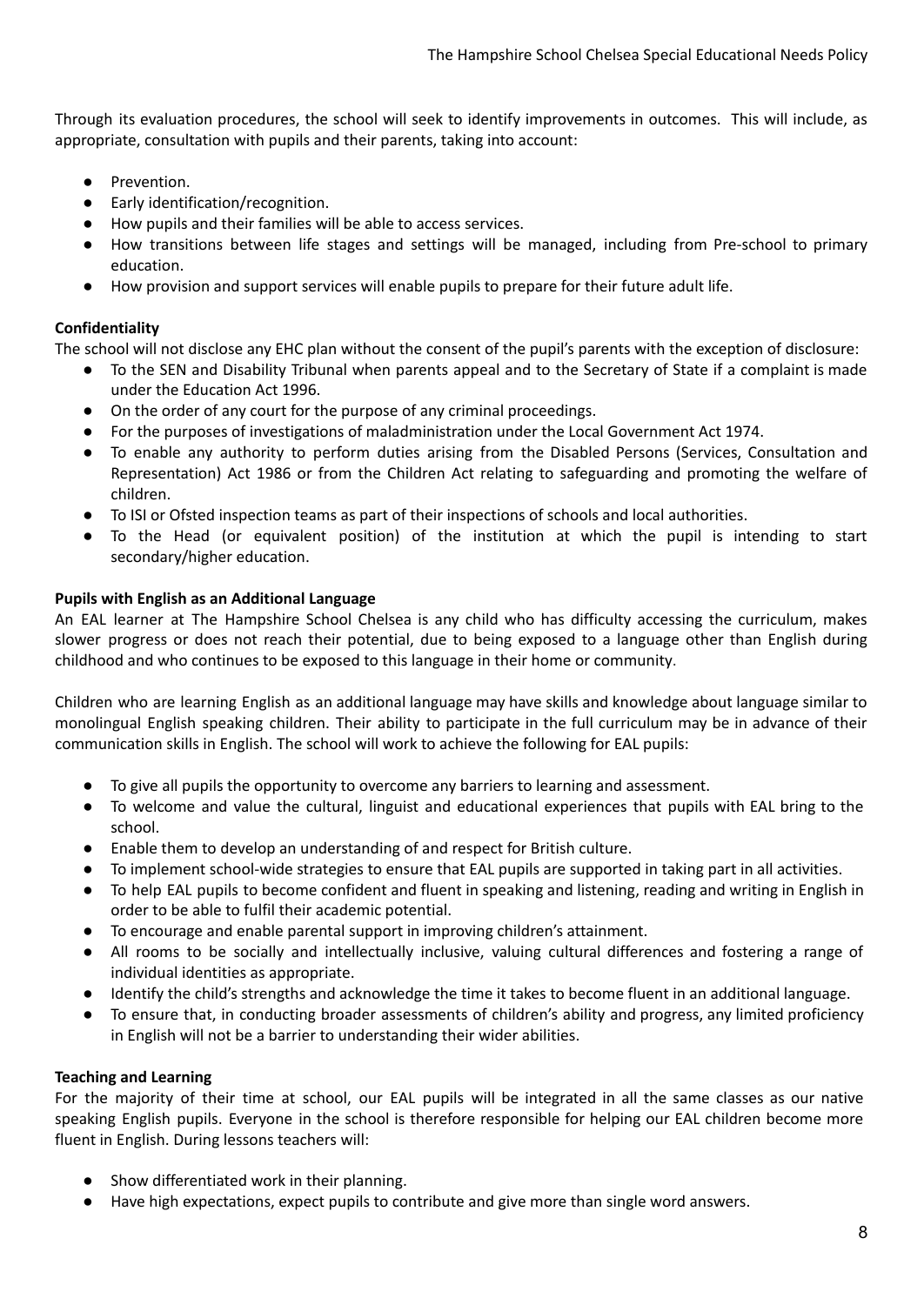- Recognise that EAL children are as able as any other children and so they should be set appropriate and challenging learning objectives, with their progress being monitored carefully.
- Recognise that EAL pupils need more time to process answers.
- Allow children to use their mother tongue to explore concepts.
- Give newly arrived children time to absorb English (there is a recognised 'silent period' when children understand more English than they use. This passes if their self-confidence is maintained).
- Use groups to ensure that EAL children hear good models of English.
- Use collaborative group activities.
- Provide a range of reading books that highlight the different ways in which English is used, and in which both language and content are suitably matched to the age and maturity of the child.
- Provide phonic software and audio books as appropriate and where possible.
- Ensure that there are many opportunities for talking to both adults and peers.

## <span id="page-8-0"></span>**Other Considerations**

When organising trips and carrying out disciplinary procedures the specific needs of pupils are always considered so that individual pupils can participate fully in the event.

Risk assessments are completed for pupils with disabilities and recorded in the Risk Assessment folder on the school intranet.

Where parents alert the school to SEND prior to entry, this is accounted for during familiarisation procedures.

## <span id="page-8-1"></span>**Disability Discrimination Act**

Though we acknowledge that not all children with a disability have a special educational need, we have regard for the Disability Discrimination Act (1995) and will make **reasonable adjustments** to include all children and their families. The School has a 3-year disability access plan, as required.

#### <span id="page-8-2"></span>**Pupils with Medical Conditions**

The Hampshire School Chelsea recognises that pupils at school with medical conditions are properly supported so that they have full access to education, including school trips and physical education.

## <span id="page-8-3"></span>**Admissions**

Our inclusive approach is reflected in our Equal Opportunities and Admissions Policy, available on the school website.

## <span id="page-8-4"></span>**Monitoring progress and Evaluating Success**

The Head of Inclusion, in consultation with the Deputy Head Academic, will regularly review pupils' progress (as measured by: formative and summative assessments, the GL Standardised Assessments CAT4, NGRT, NGST, PTE, PTM and PTS, Pupil Asset and Tapestry) by:

- Comparing baseline data with the data collected at the assessment points
- Reviewing pupils' progress in relation to the target setting
- Taking account of other factors that may affect a pupil's progress
- Analysing the effectiveness of educational professionals and parents working in partnership
- Recording the number of pupils requiring SEND provision
- Evaluating the effectiveness of the school's SEND provision in terms of pupils' access to the curriculum
- Observing an increase in independence of individual pupils with SEND
- Ensuring provision for each pupil is planned for, reviewed and evaluated regularly
- Ensuring the most effective deployment of resources is designed to ensure the needs of all pupils are met

## <span id="page-8-5"></span>**Accessibility including the Physical Environment**

At The Hampshire School Chelsea, high quality teaching using differentiation for individual pupils, is the first step in responding to pupils who have or may have SEND. Details of differentiation are provided in schemes of work, termly and weekly planning. Planning is monitored by the teachers in each year group on a weekly basis and overseen by the Deputy Head Academic and Heads of Departments on a half-termly basis. Feedback is provided at the weekly staff meeting.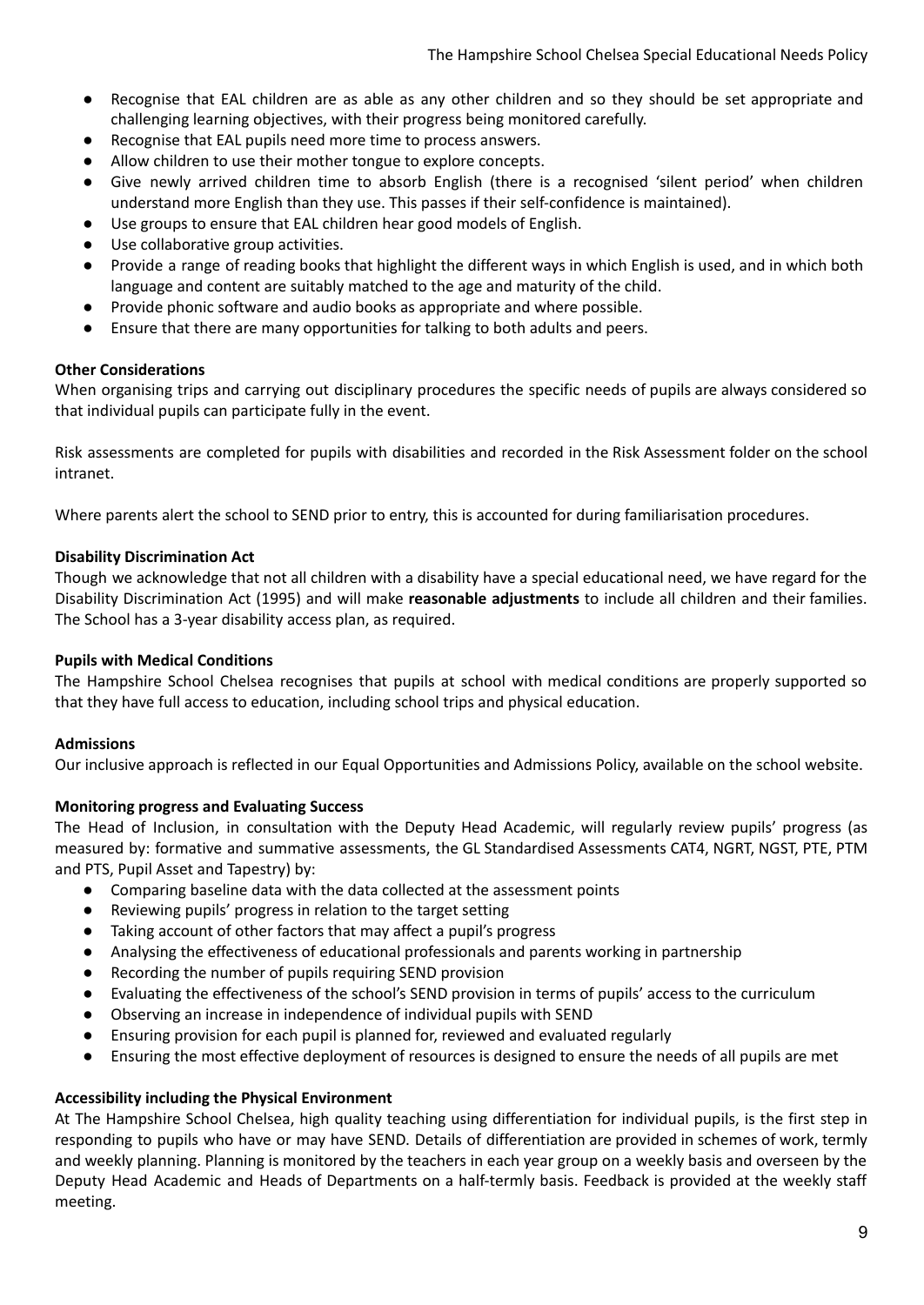Individual teachers respond to children's needs by contributing information to children's Learning Passports and use these to inform teaching by:

- Providing appropriate support for children who need help with communication, language and literacy e.g. through grouping and use of appropriate learning materials.
- Planning suitable experiences to develop children's understanding through the use of all available senses.
- Planning for children's full participation in learning, and in physical and practical activities.
- Helping children to manage and own their behaviour and to take part in learning effectively and safely.
- Helping individuals to manage their emotions, particularly trauma or stress and to take an active part in their learning.
- Using different learning materials or specialist equipment, deployment of Teaching Assistants to work with individuals or small groups of children when appropriate requesting support from the Head of Inclusion both in and outside the classroom using specific intervention materials deployed by the Head of Inclusion.

## <span id="page-9-0"></span>**Physical Environment**

The Hampshire School Chelsea has a commitment to providing specialist equipment should it be needed. In the 1-1 learning support room specialist equipment supports pupils' needs. Disabled toilets are provided. The buildings are listed but the school does provide a shower facility on the first floor and there is a disabled toilet with shower on the ground floor. Lifts provide access where feasible. Wheelchairs are provided as required.

#### <span id="page-9-1"></span>**Procedures for Resolving Complaints about SEND Provision**

This follows the school complaints procedure, as published on the school's website.

#### <span id="page-9-2"></span>**Bullying**

At The Hampshire School Chelsea, steps are taken to ensure and mitigate the risk of bullying of vulnerable learners. The Head of Pastoral Care (Deputy Head) ensures that the behaviour trackers, completed by all staff, record patterns of behaviour for monitoring all aspects of behaviour. The Anti-bullying Policy is followed by all staff. Incidents are managed proactively in consultation with the pupils, staff and parents. Assemblies include initiatives to reduce the likelihood of bullying. The weekly staff meeting support communication regarding progress and support for pupils. (See Anti-Bullying Policy available on the school website).

## <span id="page-9-3"></span>**Criteria for Exiting the SEND Register/Record**

If a pupil successfully meets their individual targets set out on their Learning Passports or has secured the gaps in their learning and is making expected progress for their age may, in discussion with parents and teachers, no longer qualify to remain on the SEND register.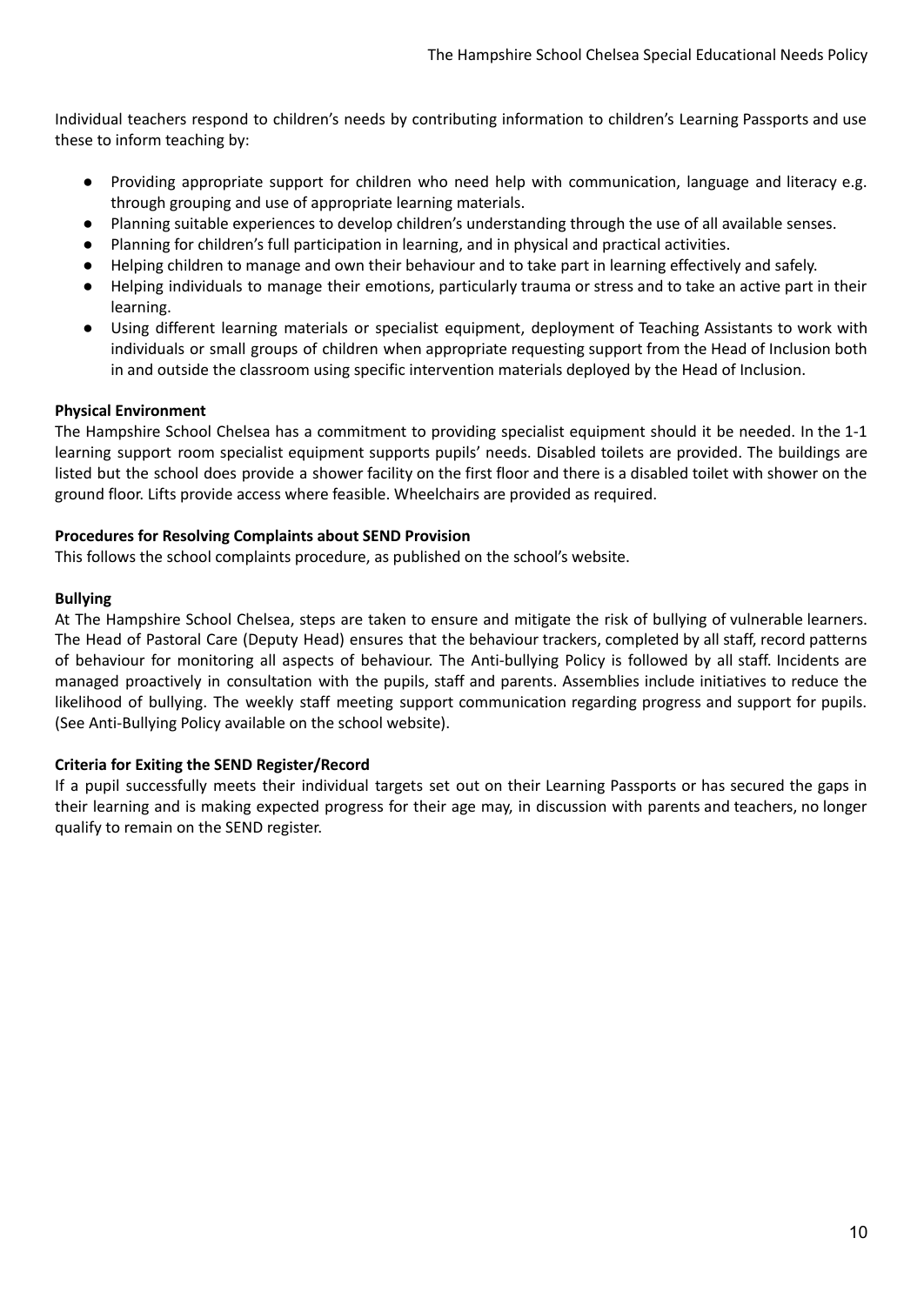## <span id="page-10-0"></span>**Appendix 1 Broad areas of need as set out in the SEND Code of Practice 2014:**

#### *Communication and interaction*

Pupils and young people with speech, language and communication needs (SLCN) have difficulty in communicating with others. This may be because they have difficulty saying what they want to, understanding what is being said to them or they do not understand or use social rules of communication. The profile for every pupil with SLCN is different and their needs may change over time. They may have difficulty with one, some or all of the different aspects of speech, language or social communication at different times of their lives.

Pupils and young people with ASD, including Autism, are likely to have particular difficulties with social interaction. They may also experience difficulties with language, communication and imagination, which can impact on how they relate to others.

## *Cognition and learning*

Support for learning difficulties may be required when pupils and young people learn at a slower pace than their peers, even with appropriate differentiation. Learning difficulties cover a wide range of needs, including moderate learning difficulties (MLD), severe learning difficulties (SLD), where pupils are likely to need support in all areas of the curriculum and associated difficulties with mobility and communication, to profound and multiple learning difficulties (PMLD), where pupils are likely to have severe and complex learning difficulties as well as a physical disability or sensory impairment.

Specific learning difficulties (SpLD), affect one or more specific aspects of learning. This encompasses a range of conditions such as dyslexia, dyscalculia and dyspraxia.

#### *Social, emotional and mental health difficulties*

Pupils and young people may experience a wide range of social and emotional difficulties which manifest themselves in many ways. These may include becoming withdrawn or isolated, as well as displaying challenging, disruptive or disturbing behaviour. These behaviours may reflect underlying mental health difficulties such as anxiety or depression, self-harming, substance misuse, eating disorders or physical symptoms that are medically unexplained. Other pupils and young people may have disorders such as attention deficit disorder, attention deficit hyperactive disorder or attachment disorder.

#### *Sensory and/or physical needs*

Some pupils and young people require special educational provision because they have a disability which prevents or hinders them from making use of the educational facilities generally provided. These difficulties can be age related and may fluctuate over time. Many pupils and young people with vision impairment (VI), hearing impairment (HI) or a multi-sensory impairment (MSI) will require specialist support and/or equipment to access their learning, or habilitation support. Pupils and young people with an MSI have a combination of vision and hearing difficulties. Some pupils and young people with a physical disability (PD) require additional ongoing support and equipment to access all the opportunities available to their peers.

#### **B) Other considerations**

Other considerations need to be taken into account as these may also impact on the progress and attainment of our pupils:

- Disability (the Code of Practice outlines the "reasonable adjustment "duty for all settings and schools provided under current Disability Equality legislation –these alone do not constitute SEND)
- Attendance and Punctuality
- **Health and Welfare**
- EAL
- Being a 'looked after' pupil

## **C) Adequate progress**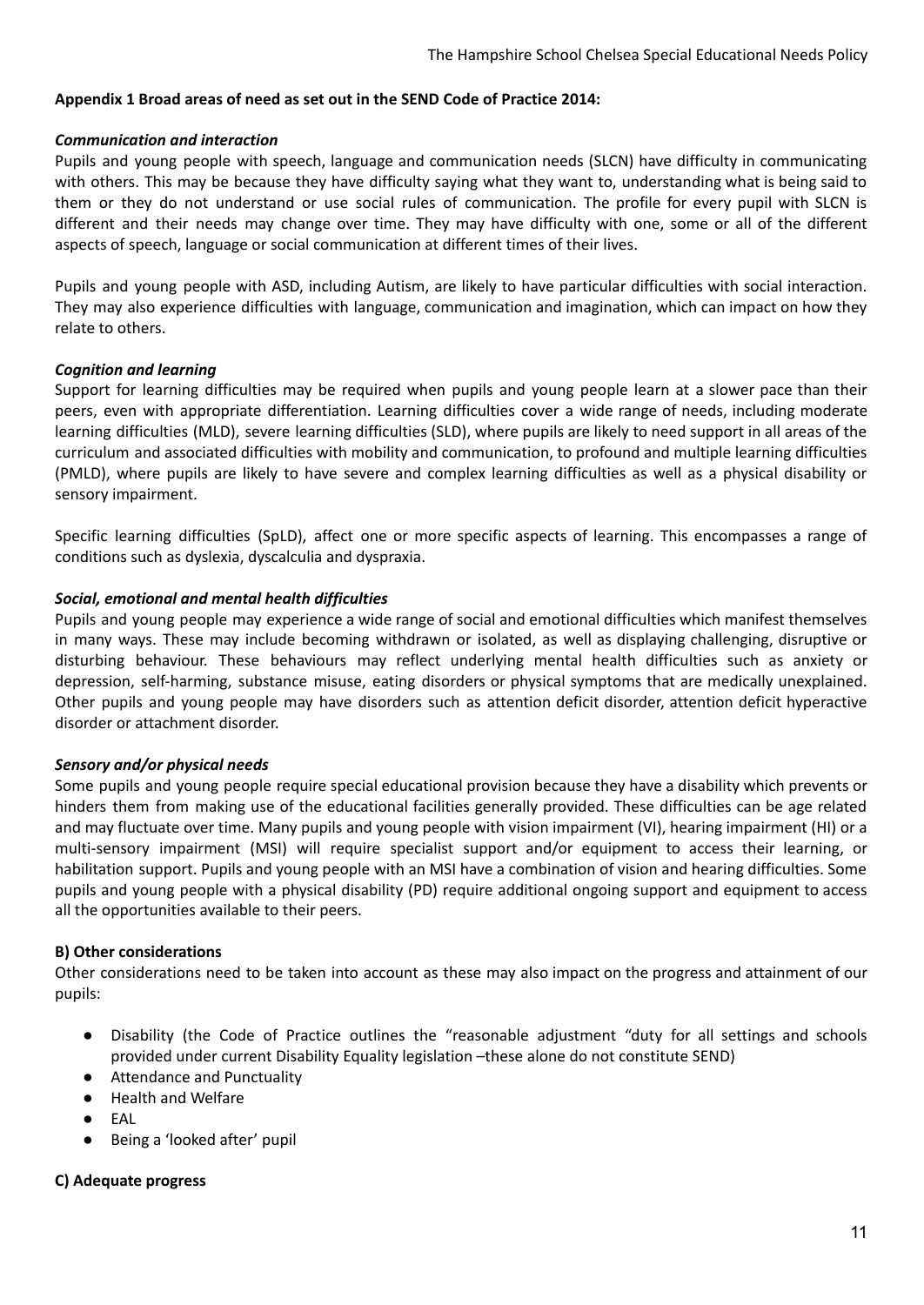The key test of the need for action is that current rates of progress are inadequate. Adequate progress can be identified as that which:

- Prevents the attainment gap between the pupil and age related expectations and their peers
- Closes the attainment gap between the pupil and his peers
- Shows an increased rate of progress than previously
- Ensures access to the full curriculum
- Demonstrates an improvement in self-help, social or personal skills
- Demonstrates improvements in the pupil's behaviour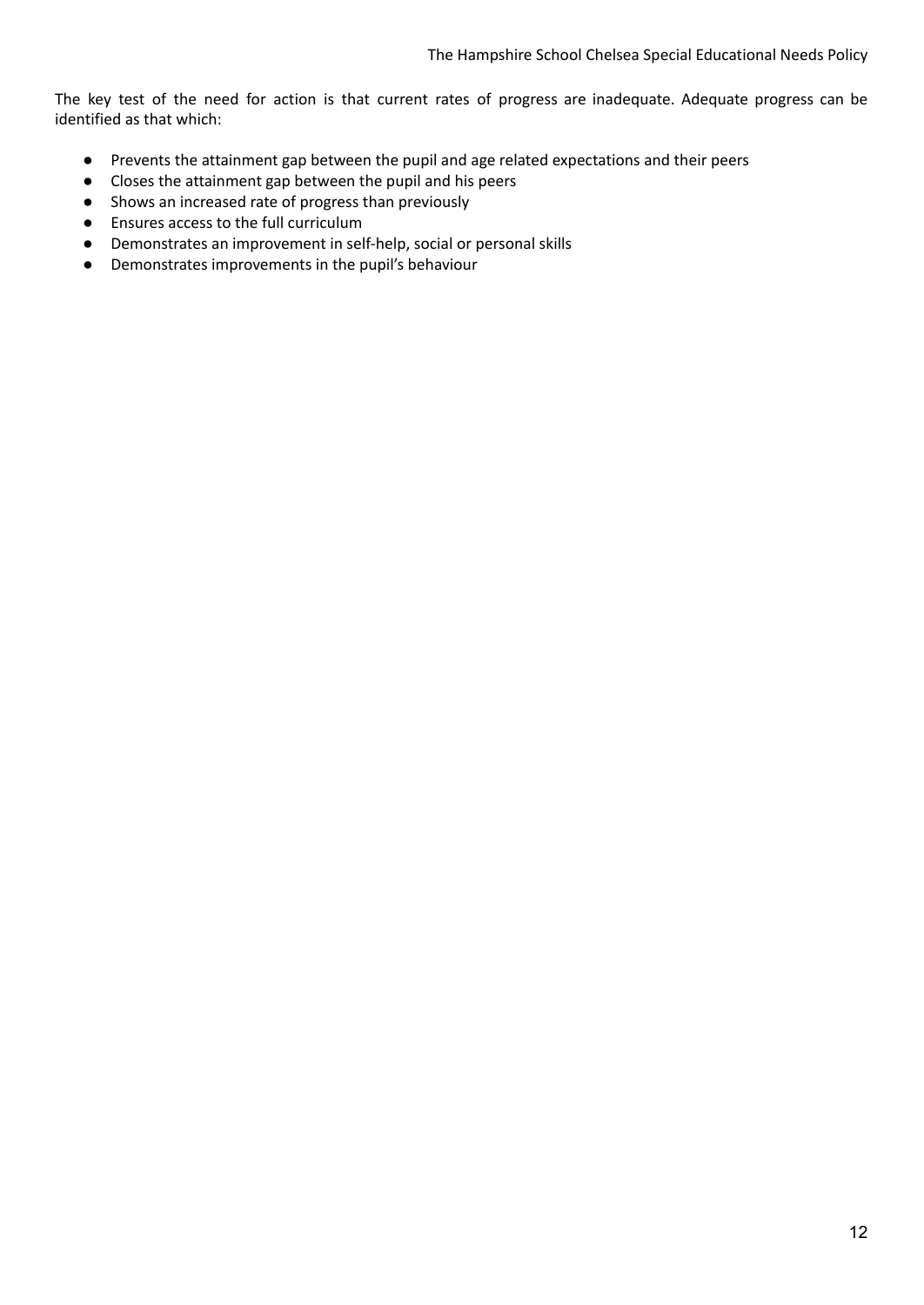## <span id="page-12-0"></span>**Appendix 2 Guidance**

## **Further Advice:**

Advice, information and training (extracted from Annex 2 of the SEND Code 2014) The following organisations provide advice, information and training on specific impairments:

- The Autism Education Trust for children and young people on the Autism Spectrum ([www.autismeducationtrust.org.uk](http://www.autismeducationtrust.org.uk/))
- The Communications Trust for speech, language and communication difficulties ([www.thecommunicationtrust.org.uk\)](http://www.thecommunicationtrust.org.uk/)
- The Dyslexia SpLD Trust on dyslexia and literacy difficulties (www.thedyslexia- [spldtrust.org.uk](http://spldtrust.org.uk/))
- The National Sensory Impairment Partnership for vision impairment, hearing impairment and multi-sensory impairment ([www.natsip.org.uk](http://www.natsip.org.uk/))
- Each of these organisations is working with funding from the Department for Education to support the reforms to the SEN system.
- MindEd ([www.minded.org.uk\)](http://www.minded.org.uk/) is an e-learning portal aimed at supporting all adults working with children and young people. It provides simple, clear guidance on children and young people's mental health, wellbeing and development.
- The SEN Gateway ([www.sendgateway.org.uk\)](http://www.sendgateway.org.uk/) enables access to a broad range of materials and support services across the range of SEN.
- Early Support provides a range of information materials to families and professionals ([www.ncb.org.uk/earlysupport\)](http://www.ncb.org.uk/earlysupport).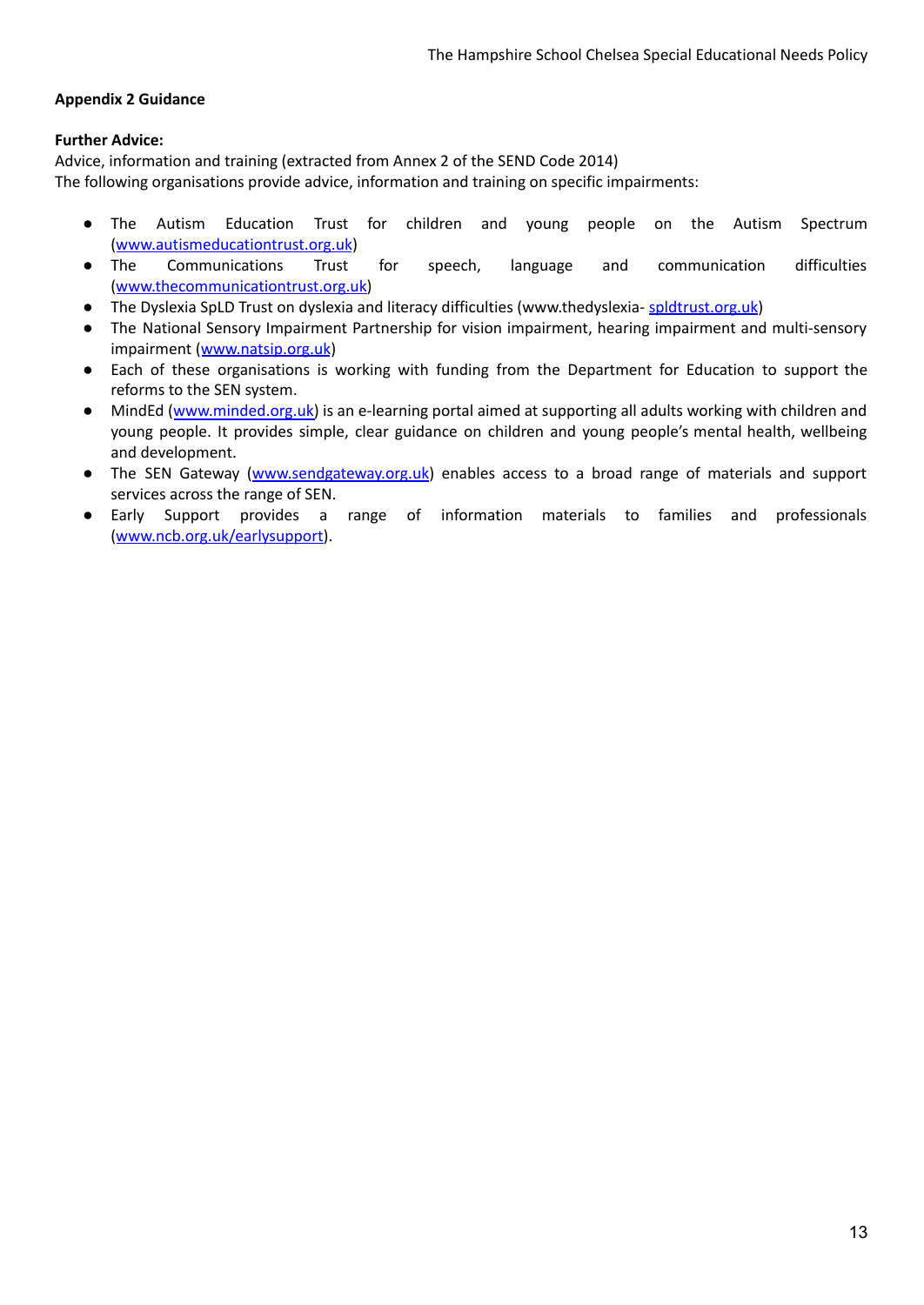#### <span id="page-13-0"></span>**Appendix 3 Raising a Concern and Referral Procedure**